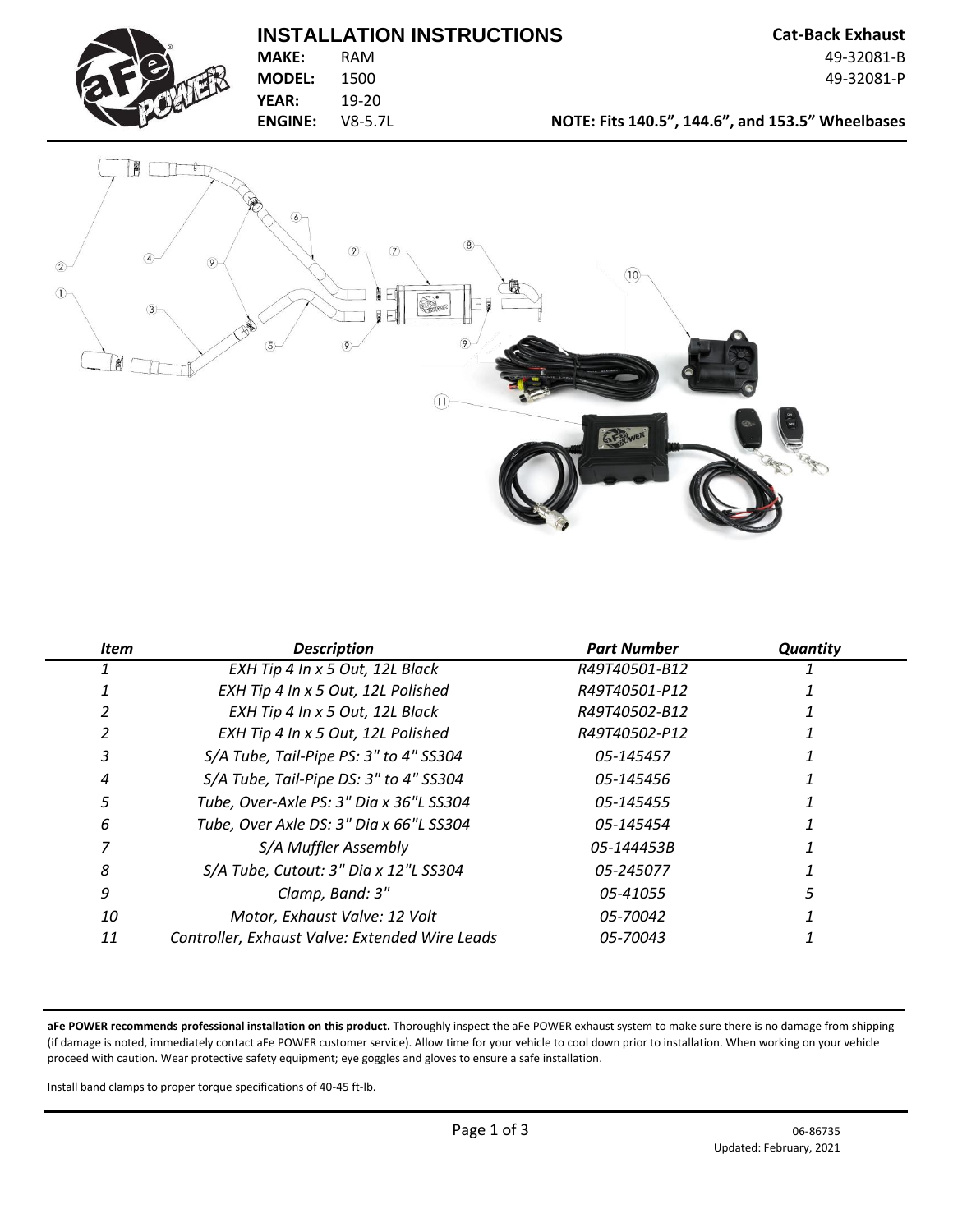

- 1. **(Read instructions prior to installation.)** It is recommended to not fully tighten the exhaust until it has been fully installed. Leave loose for adjustability.
- 2. Secure vehicle on jack stands (refer to your manual for specified jack stand positions).
- 3. For faster installation, spread out the parts of the exhaust alongside your vehicle as shown in the diagram above.
- 4. Secure the stock exhaust with jack/stands.
- 5. Remove OE exhaust.
- 6. Remove the OE gasket from the OE exhaust flange and then install the EXH Cutout assembly using the (x2) provided nuts, OE bolts and OE gasket.
- 7. Install the provided (x1) motor to the valve motor mount using the provided (x3) bolts and spring clip.



- 8. Install the (x3) 3" band clamps onto the muffler assembly and slip onto the exhaust cutout assembly and the OE isolation mounts.
- 9. Install both the driver and passenger side over axle pipes.
- 10. Install both the driver and passenger tail pipes using the provided 3" band clamps and OE isolation mounts.
- 11. Install both the exhaust tips to the desired position.